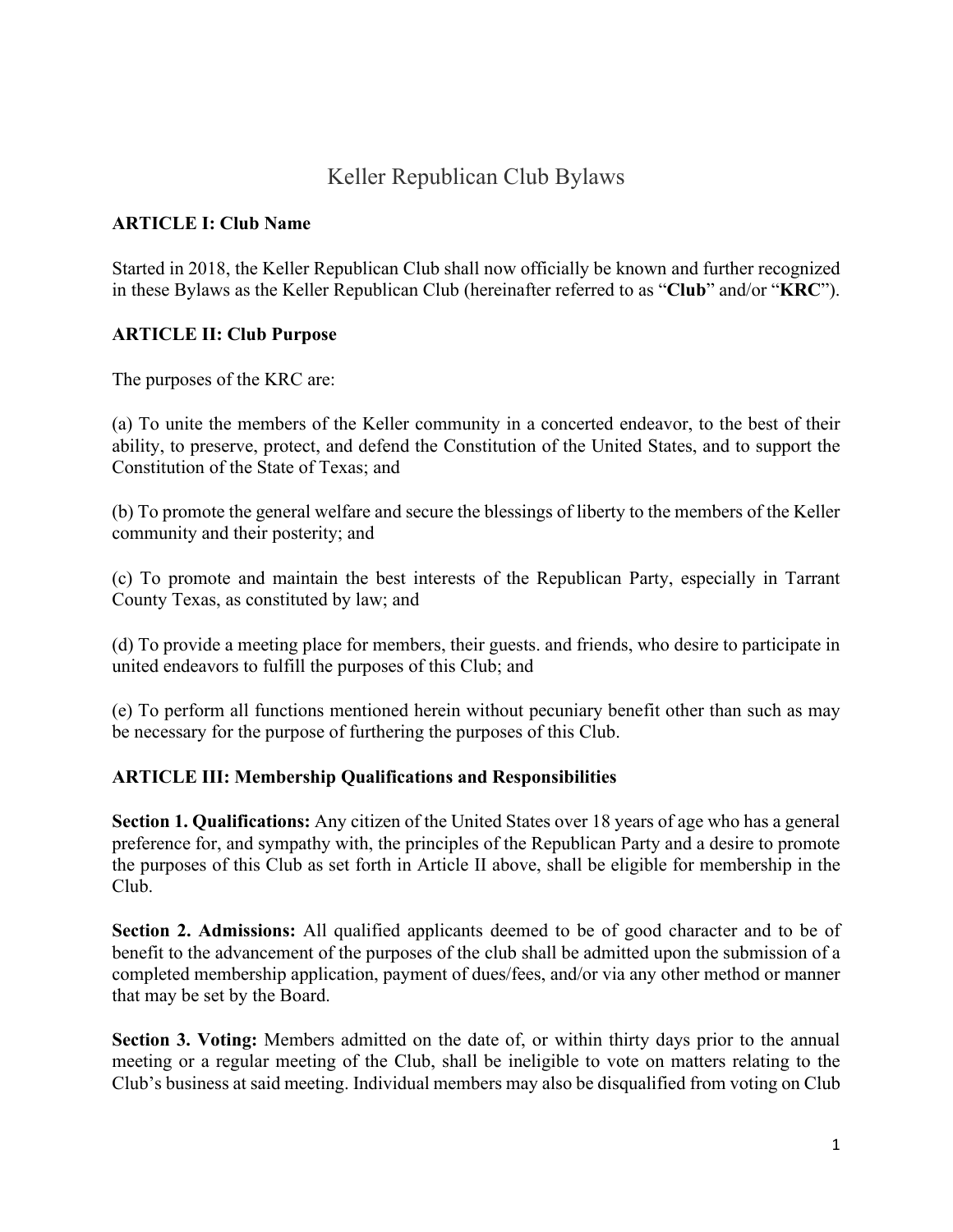matters if, and only if, the member(s) is deemed to have an adverse interest to the KRC's purposes as determined by consent from at least two-thirds of the Board Members. *See Article II*.

**Section 4. Dues:** Annual dues shall be payable on a schedule and in the amounts as determined by the Board.

### **ARTICLE IV: Elected Officers Roles**

**Section 1. Elected Officers.** The elected officers of this Club shall be: a Chairman, a Vice Chairman, a Treasurer, a Secretary, and a Political Director.

**Section 2. Qualifications:** All officers shall be a member of the KRC Board and duly qualified under these Bylaws for election to the Board.

**Section 3. Elected Officer Duties:** the duties of the Elected Officers of the Club shall be as follows:

### **(a) Chairman**

The Chairman's principal responsibility is the effective running of the Board. The Chairman is responsible for ensuring that the Board as a whole and plays a full and constructive part in the development and determination of the Club's strategy and overall objectives. The Chairman is the guardian of the Board's decision-making processes. The Chairman is responsible for promoting the highest standards of integrity, probity, and governance throughout the Club and particularly at the Board level. The Chairman shall be elected at the annual meeting of the Club for a term of one year.

#### **(b) Vice Chairman**

The Vice Chairman of the Club shall assist the Chairman in performing the latter's duties and responsibilities. In particular, the Vice Chairman shall take the important role in monitoring the implementation of the Club's strategies. During the period when the Chairman is absent and the normal functions of the Chairman cannot be carried out, the Vice Chairman will take the role as the acting Chairman until the Chairman resumes carrying out his normal duties or a new Chairman has been elected and appointed by the Board. The Vice Chairman shall be elected at the annual meeting of the Club for a term of one year.

#### **(c) Secretary**

The Secretary shall be the custodian of and shall keep a record of all proceedings of the Club and of the Board and shall have such other duties as shall be created by the Board. The records of the Secretary shall at all reasonable times be open to the inspection of any member. It shall be the duty of the Secretary to notify members of elections, to keep a roll of Club members and of Board members, and to issue notices for all meetings. The Secretary shall be elected at the annual meeting of the Club for a term of one year.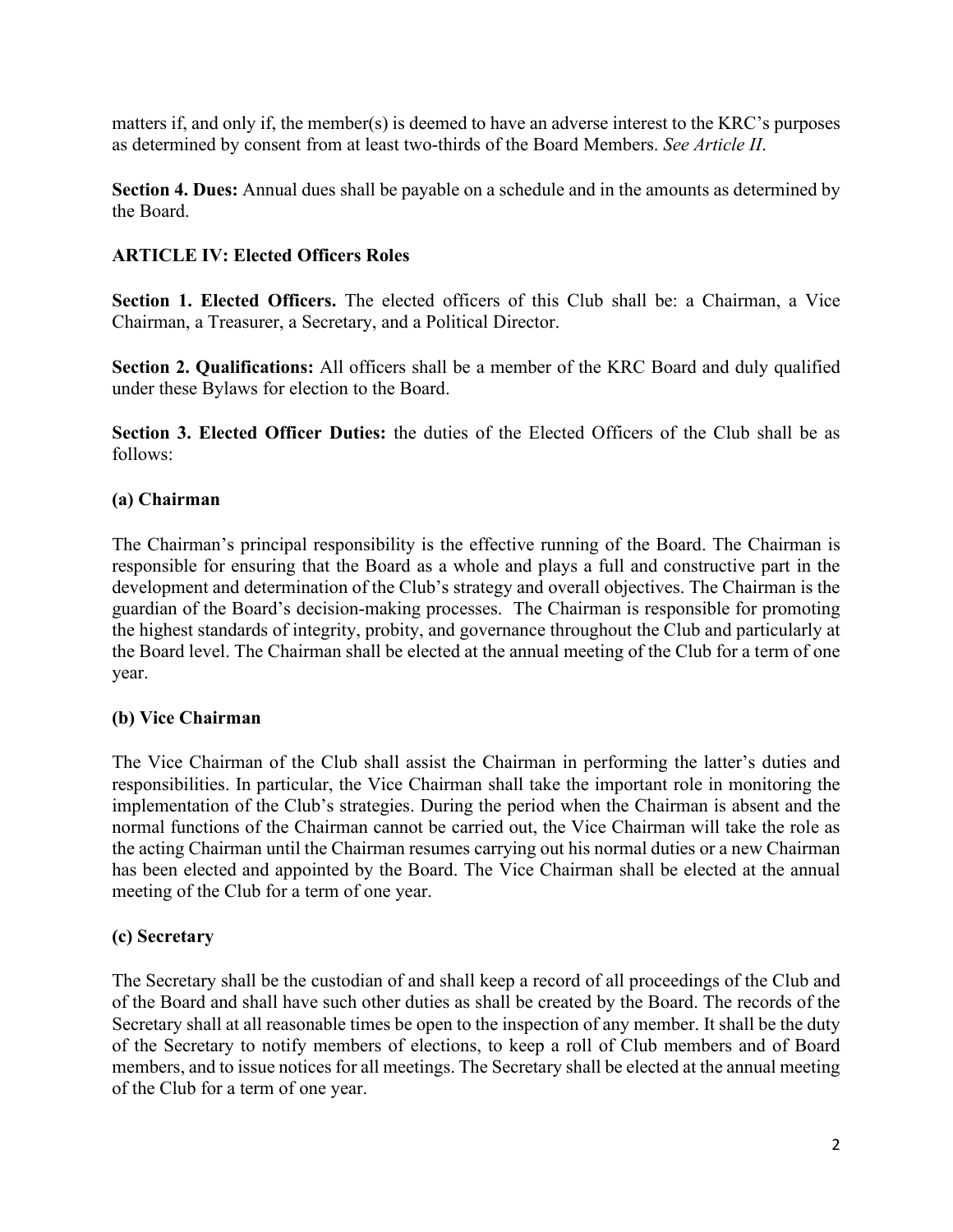### **(d) Treasurer**

The Treasurer shall have the care and custody of all funds of the Club and shall disperse the same when and as directed by at least two-thirds of the Board, and shall have such other duties as created by the Board. The Treasurer shall deposit the Club funds in such depository as the Board may designate. He shall keep in books provided for that purpose accounts showing all receipts and disbursements, which books shall be open to the inspection of the Board. He or she shall render an account of all his transactions and of the financial condition of the Club whenever requested by the Board and shall make a full report at the annual meeting of the Club of the financial condition of the Club and of the receipts and disbursements of the past year, with such suggestions as to the financial management of the Club as he may deem proper. The Treasurer shall be elected at the annual meeting of the Club for a term of one year.

### **(e) Political Director**

The Political Director shall have the responsibility for maintaining the external relationships with other Republican clubs / conservative organizations. The Political Director shall also have other duties as created by the Board, including but not limited to marshalling members for grassroots campaign initiatives. The Political Director shall be elected at the annual meeting of the Club for a term of one year.

## **(f) Non-Elected / Appointed Roles**

Additional roles may be created to serve at the pleasure of the Board from time to time, as the Board deems necessary to fulfill the KRC's purposes outlined under Article II. These roles can entail, but are not limited to: Development Director, Sergeant at Arms, Membership Director, Marketing Director, and Social Director. The preceding roles can also be fulfilled by existing board members, or if the board is expanded to more than five (5) members at a later date, can be assigned as a sole responsibility of a board member.

**Section 4. Officer Elections:** The current Board shall determine the proper procedures for conducting future board elections. The current Board must adopt official procedures for future board elections by at least two-thirds vote of the current Board.

## **ARTICLE V: General Responsibilities of the Board**

**Section 1. General Affairs:** The general affairs of the Club shall be managed by a board of directors to be known as the "Board", which shall consist of a total of not more than five (5) members who will also serve as the Club officers. Board members must meet the following qualifications: must be a member of the Club at least six months; be a registered Republican who currently votes in the Tarrant County area, and must be in "good standing" at the time of the election as determined by the Board. The level of membership / eligibility required to serve on the Board is open to any KRC Member in good standing as determined by the Board or as otherwise contemplated by these Bylaws.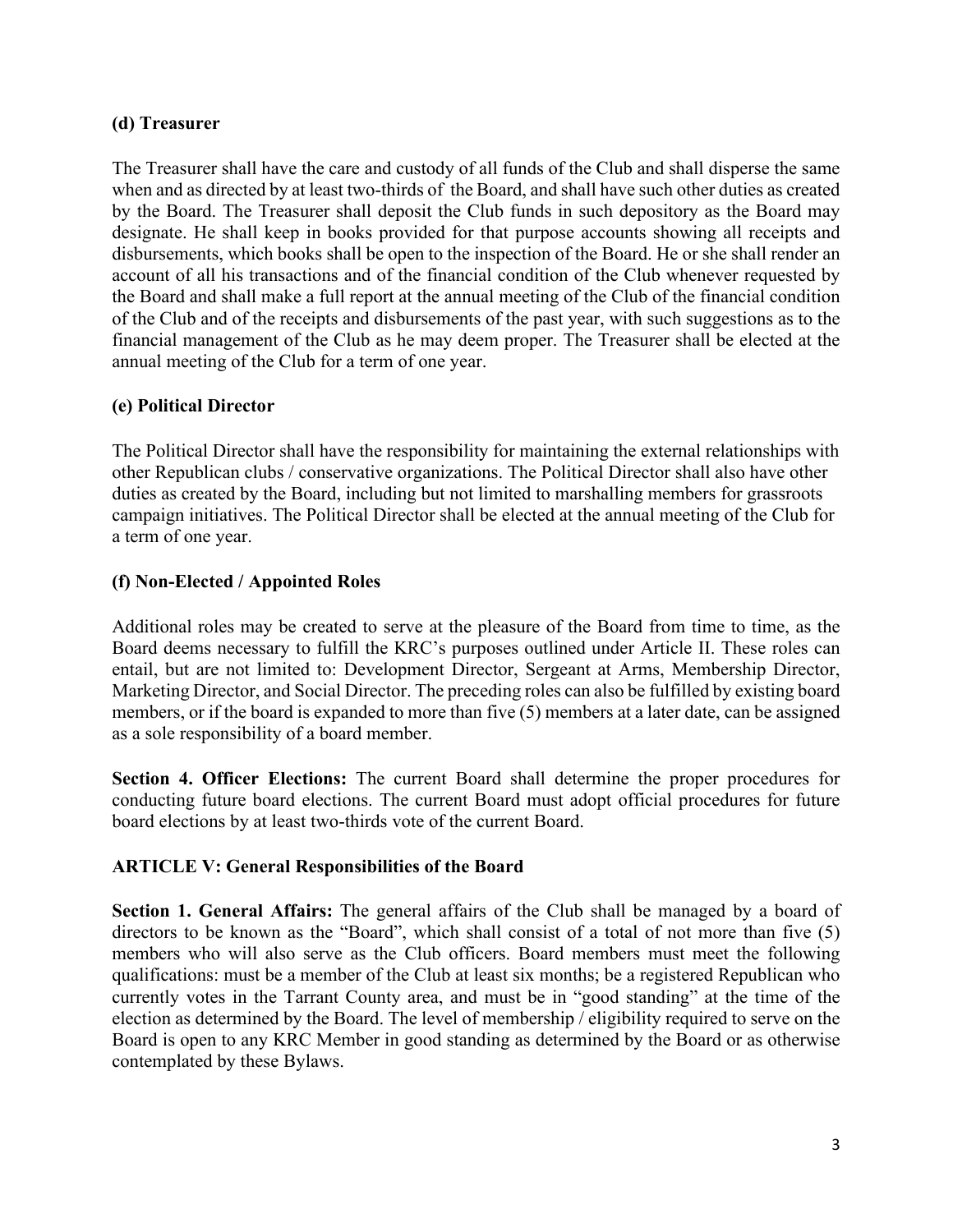**Section 2. Quorum.** Three members of the Board shall constitute a quorum for the transaction of business. A quorum of the Board is authorized to take any action that is reasonably necessary to fulfill the purposes of the Club as outlined in Article II, unless these Bylaws state otherwise.

**Section 3. Board Vacancy.** Any vacancy occasioned by the death, resignation, or removal of an officer, or member of the Board must be filled by the board no more than two months immediately after the incident which caused the vacancy. Vacant board positions shall be appointed by the Chairman.

**Section 4. Board Member Dues.** Board members shall be required to pay annual dues, in equal shares, sufficient and necessary to maintain the core operations of the KRC. Such core operations shall include, but are not limited to, maintaining and hosting a website on behalf of the Club.

### **ARTICLE VI: Founding Board Responsibilities**

**Section 1.** This original version of these Bylaws is expected to be officially instituted in June of 2021. The Board currently consists of five (5) members. To foster a smooth transition for the Club, the following procedures s hall be instituted:

- a. Co-Founders of the KRC are herewith recognized as Ross McMullin and Armin Mizani. Additional board members who are also currently serving on the KRC Board are recognized as Sandra Heaslet, Gregory Will, and Paul Alvarado. Collectively, these five (5) individuals shall be referred to as the "**Founding Board**."
- b. The Founding Board shall dutifully review these Bylaws and agree to adopt each and every provision outlined herein by unanimous consent.
- c. Once the Founding Board adopts these Bylaws, the adoption of the Bylaws shall be the official Bylaws of the KRC. The adoption of these Bylaws shall be announced at the very next KRC regular meeting following adoption, which for the purposes of these Bylaws, shall also serve as the initial annual meeting of the KRC.
- d. A copy of these Bylaws may be made available to any KRC Member deemed to be in good standing by at least three (3) of the Founding Board Members. A formal protest to these Bylaws must be made in writing to the Founding Board no less than seven calendar (7) days after the announcement of the Founding Board's adoption of these Bylaws. Any protest or support expressed for these Bylaws shall be considered as the Founding Board Members deem appropriate.

**Section 2. Founding Board Term.** The Founding Board term, will be counted from the initial annual meeting and will extend until the annual meeting of 2022. Thereafter, KRC Board Members shall be elected as determined by the Founding Board and as otherwise contemplated by these bylaws.

## **ARTICLE VII: Committees**

Section 1. The Chairman of the Club shall have the power to appoint from the membership of the Club such standing committees as shall from time to time be deemed advisable to further the best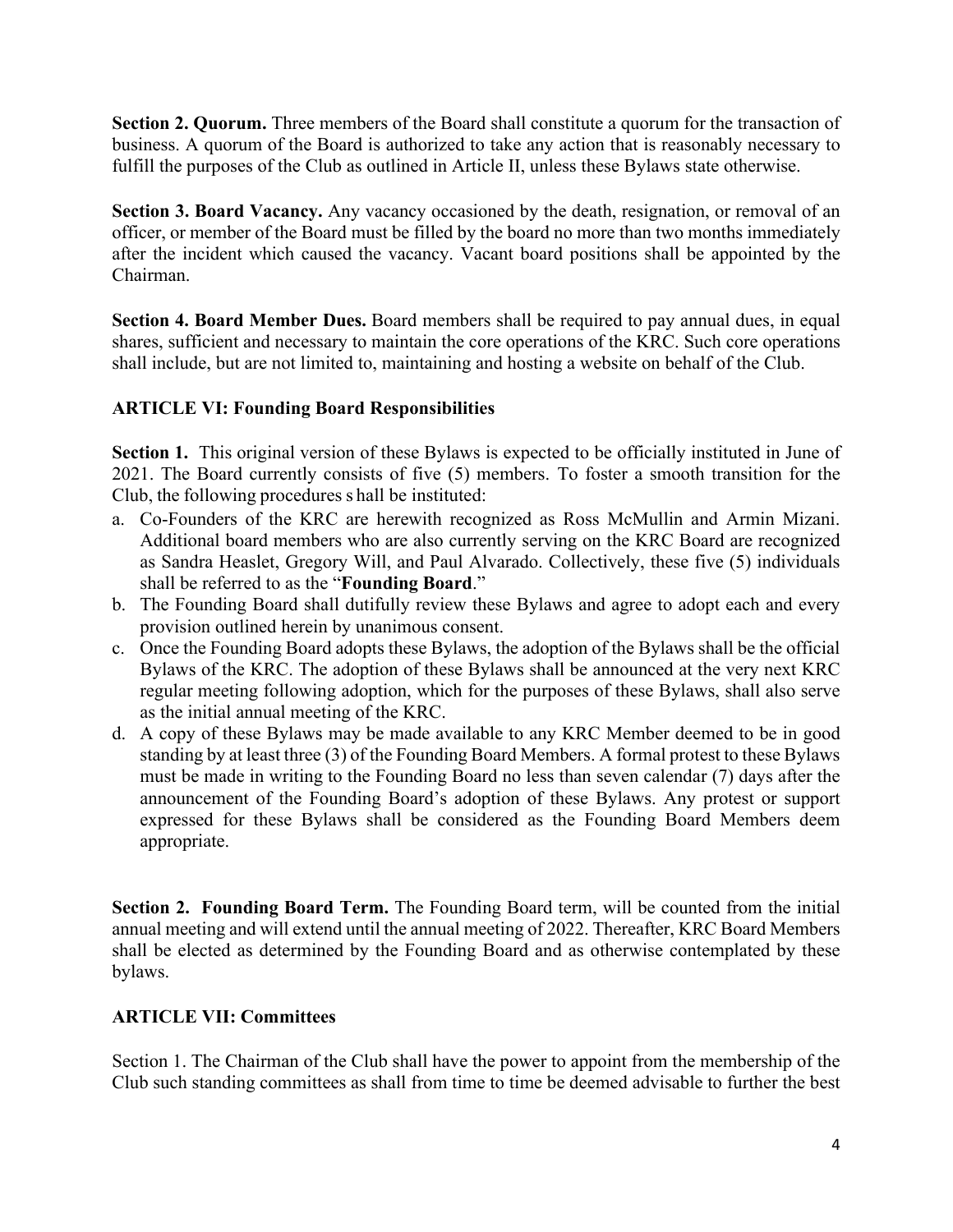interests of the Club. The chairman of each such standing committee shall be appointed by the Chairman so far as possible from the members of the Board.

Section 2. Each chairman of a standing committee shall be responsible for holding regular meetings of such committee and shall report the activities of said committee to the Board at its regular meetings. The same provision shall apply to the absence of members of a standing committee from said committee meetings as applies to the absence of members of the Board from Board meetings

Section 3. The accounts of the club shall be audited either by an accountant or by an audit committee to be appointed by the Chairman of the Board, as necessary from time to time, or as otherwise determined by the Board.

#### **ARTICLE VIII: Meetings**

Section 1. The annual meeting of the Club for the election of officers, members of the Board and Board of Advisors, shall be held on a date in January or February as designated by the Chairman. Attendance at such meeting shall be limited to members in good standing, unless a person is previously invited or approved to attend by the Chairman or Chairman of the Board.

Section 2. The intent of the Club is to maintain a schedule of at least every other month for a general meeting for all members. The goal of that meeting is to provide engaging speakers or content that work to serve the goal of the Club, which is in alignment of the goals of the Republican Party. Regular general meetings may be set by the Chairman for the purpose of reporting to the membership and the conducting of general club business.

Section 3. A special meeting of the Club shall be held whenever a call is made by the Chairman, a majority of the Board, or whenever not less than thirty members of the Club shall make to the Secretary a written request for the same, specifying the object of the meeting, and no other business than that specified in the notice shall be transacted at a special meeting.

Section 4. Notices of each annual, regular general, or special meeting shall be announced by electronic format to each member, at the last email address furnished by him, at least five days before the date of meeting.

#### **ARTICLE IX: Amendments**

These By-Laws may be amended by a vote of at least two-thirds of the Board, provided the proposed amendment has been sent to the Board members at least five (5) days before such meeting.

#### **ARTICLE X: Resolutions**

Section 1. Any resolution affecting either pending or proposed legislation, City, State or National, or affecting vital public question, may be offered without notice on the floor at any regular meeting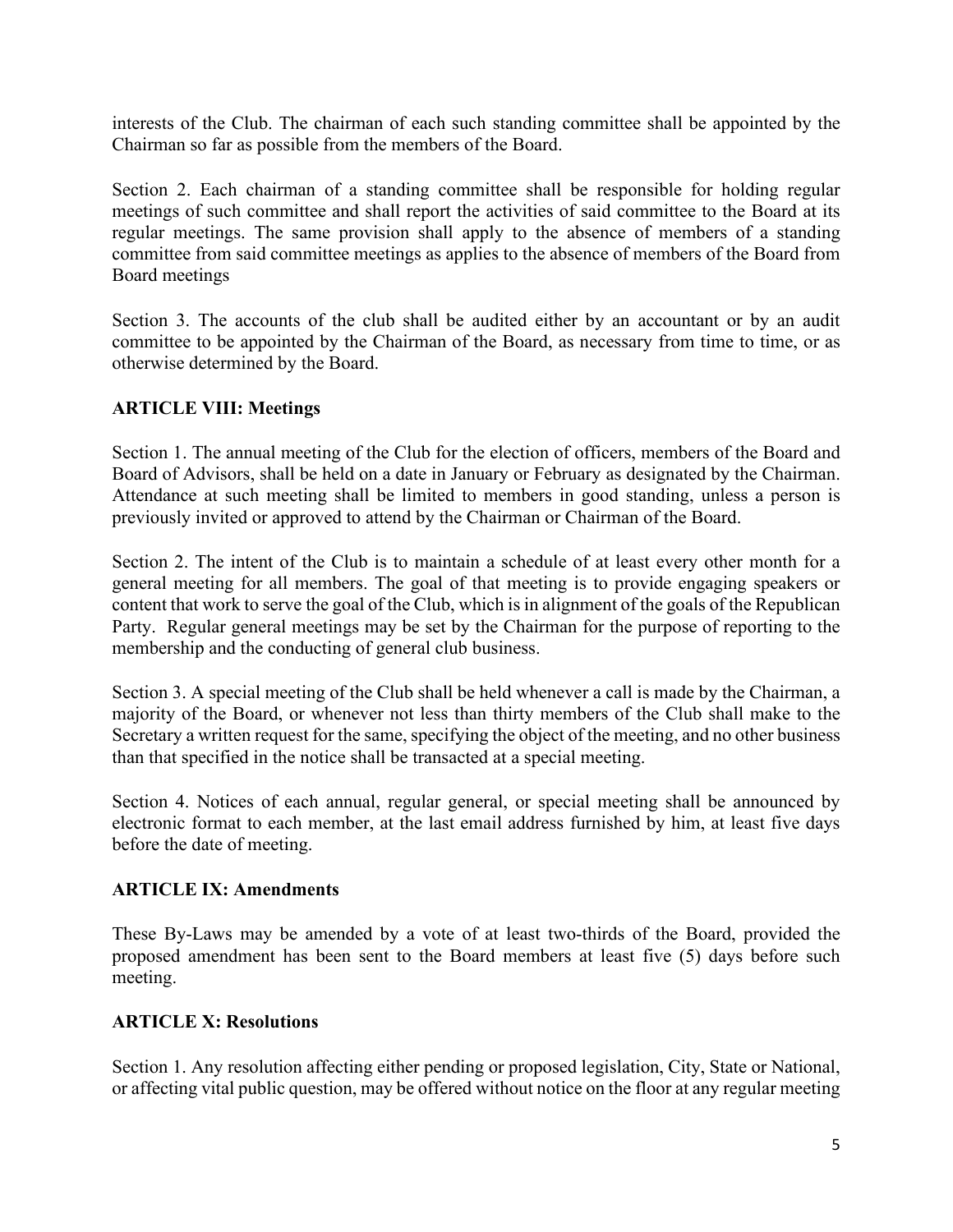of the Club. However, a resolution so offered must be passed by two-thirds majority of those members voting thereon.

Section 2. A resolution as described in Section 1 above may be submitted to a meeting of the Board by its inclusion in the notice of such meeting. A resolution to be adopted by the Board must be approved by a two-thirds vote of the members present at such meeting. The Club at a regular general meeting or special meeting of the Club may approve a resolution not adopted by the Board.

Section 3. If prior to seven days before the date of any annual, regular general or special meeting of the Club, the Secretary receives a resolution in writing signed by 15 members to be acted on at a meeting, or the Board resolves to place a resolution on the agenda of a meeting of the Club, the Secretary must include notice of such resolution by setting forth the text or substance thereof in the notice of such meeting. Any resolution included in the notice of a meeting, and any germane amendment thereto, may be adopted by a majority of those voting thereon at such meeting.

#### **Article XI: Election Activities**

It is the goal of the Keller Republican Club to promote our conservative values in all areas. This includes electing conservative government officials. The KRC has a clear responsibility to support candidates for the benefit and education of our local community.

When the Board finds that a Republican / Conservative candidate is running against a Democrat / Liberal candidate, the KRC Board may support the Republican / Conservative candidate in every legal method and manner it so chooses. When the Board finds that more than one Republican (as determined by the Board) is running for the same position, the Club will adopt the following procedures:

- 1. The Club shall prepare a list of at least 10 questions to ask each Candidate.
	- a. These questions should be sent to the candidates prior to one week after the end of the filing period, and be noted with a two week turn-around time to answer via electronic format.
- 2. For elections that immediately effect local issues (Mayoral, Council, ISD, College Trustees, County Office, etc.), the KRC will host a debate with an offer to participate extended to all candidates.
	- a. This Debate shall be held at least two days prior to the first official day for early voting.
- 3. If it so chooses, the Board shall come to an endorsement decision no later than one week after the debate. This special meeting date will be scheduled for a date prior to this deadline, and will be agreed upon prior to the actual debate to avoid any scheduling conflicts.
- 4. Where there is only one Republican Candidate, the Board will vote on whether to endorse or not. A majority vote will carry the endorsement.
- 5. Where there is more than one Republican / Conservative Candidate, at least two-thirds vote of the Board's eligible voting members is required. If a Board member currently holds office that may put them in conflict, they must abstain. If there is an abstention, the remaining votes must be at least two-thirds vote of the Board's eligible voting members.